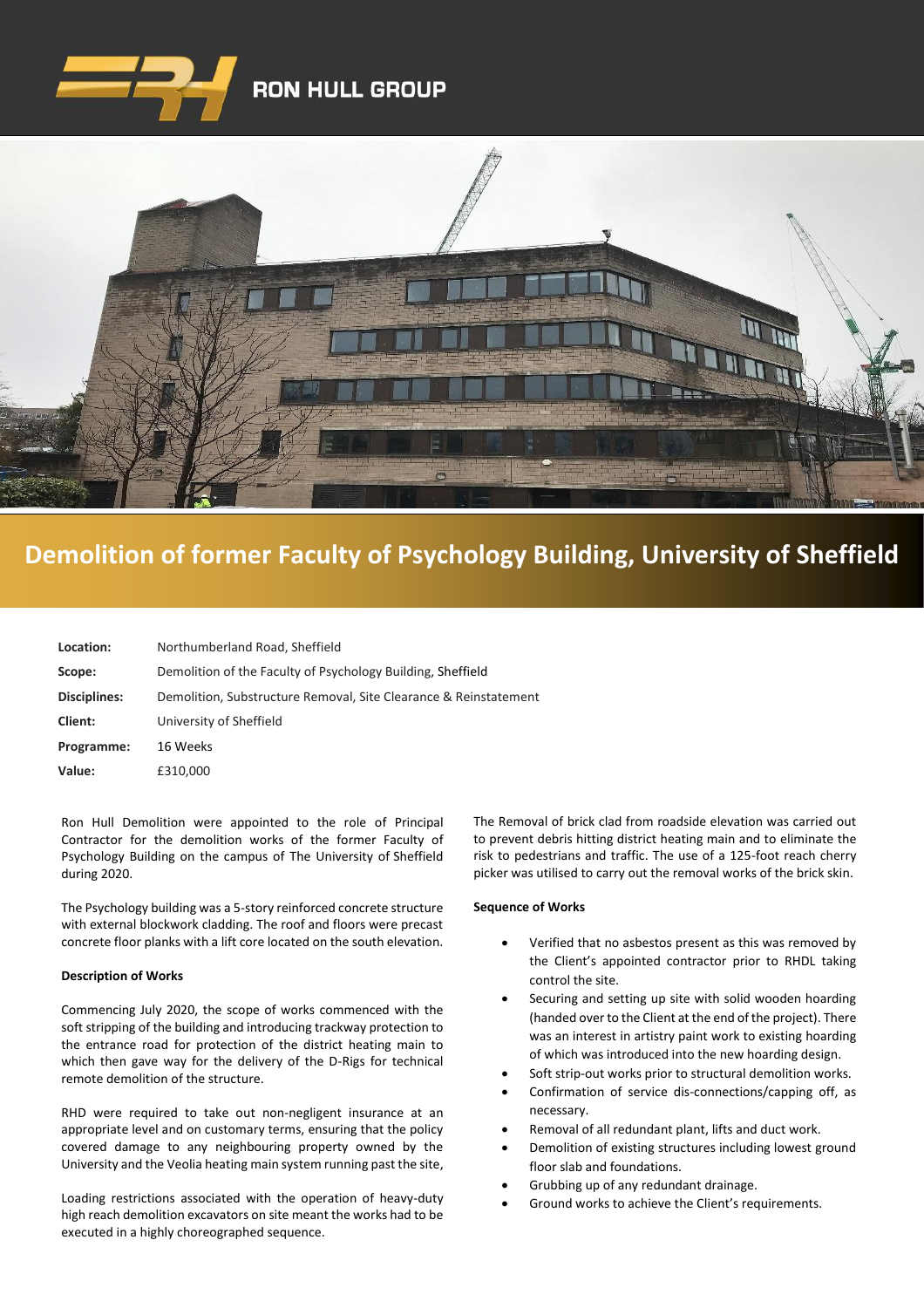

- Clear site and leave in a safe and secure condition. The building footprint being levelled to the existing area.
- The Veolia district heating was protected throughout the work with road protection matting on the access road, and exclusion zones on all above ground pipework.
- Additional Water supply fitted to carry out the works for added dust suppression.



## **Project Challenges**

Strict Health & Safety guidelines were put into place along with new working practices in the wake of the COVID-19 pandemic. Many discussions took place with our Client to determine a path forward which revolved around our preparedness and response to the virus without causing delay to programme whilst keeping employees safe from the virus and remaining in operation on the site throughout the pandemic.

The site presented ecological constraints working alongside Natural England installing full height scaffolding and a fully designed badger proof fence was introduced along the elevation of demolition works as a prevention. This prevented demolition arisings falling into the protected area.

The remainder of the campus remained a 'live' site and all other buildings within the vicinity of the existing Psychology building remained in use and fully operational at the time of the demolition work. These included:-

- Western Bank Villa
- Human Communications Sciences Building
- Mushroom Lane Villa
- The existing BAM site to the opposite side of Northumberland Road
- Weston Park Museum
- Children's Hospital adjacent to site
- Substation adjacent to site

Working adjacent to a live Children's Hospital and substation throughout the duration of the works careful consideration was taken in regard to stringent methods created and conducted to ensure minimal disruption and noise to the surrounding areas.

The main body of the building was of concrete structure covered by brick façade. Scaffolding with debris netting was erected to the façade of the building for access to dismantle the façade by hand. This was achieved using hand/power tools ensuring structural stability was kept throughout the demolition and to eliminate any danger to the general public.

Noise and vibration were monitored daily due to works being undertaken in close proximity to Weston Park Cancer Hospital. Dust control was paramount with the structure being brick and concrete therefore additional water supplies were introduced.



The campus was also surrounded by private residents who were kept informed by an appointed RHD Resident Liaison Officer of the works and progress via hand delivered information leaflets and monthly resident meetings.

Upon investigation it was discovered the Veoli heating main was not to the required regulation depth as the drawings showed. A design solution was sought to avoid any damage occurring to the Veoli heating pipe network within and around the site through a temporary trackway. Additional scaffold protection was erected to protect the district heating main above ground level. In addition to this a sand membrane was laid under additional track matting introduced to protect the heating main below ground level from all heavy load vehicles on this one way site system.

Working alongside the main contractor areas of foundations were to remain in situ to prevent trees from being undermined. Working alongside Sheffield tree protection as most trees had TPO and fencing was erected around them.